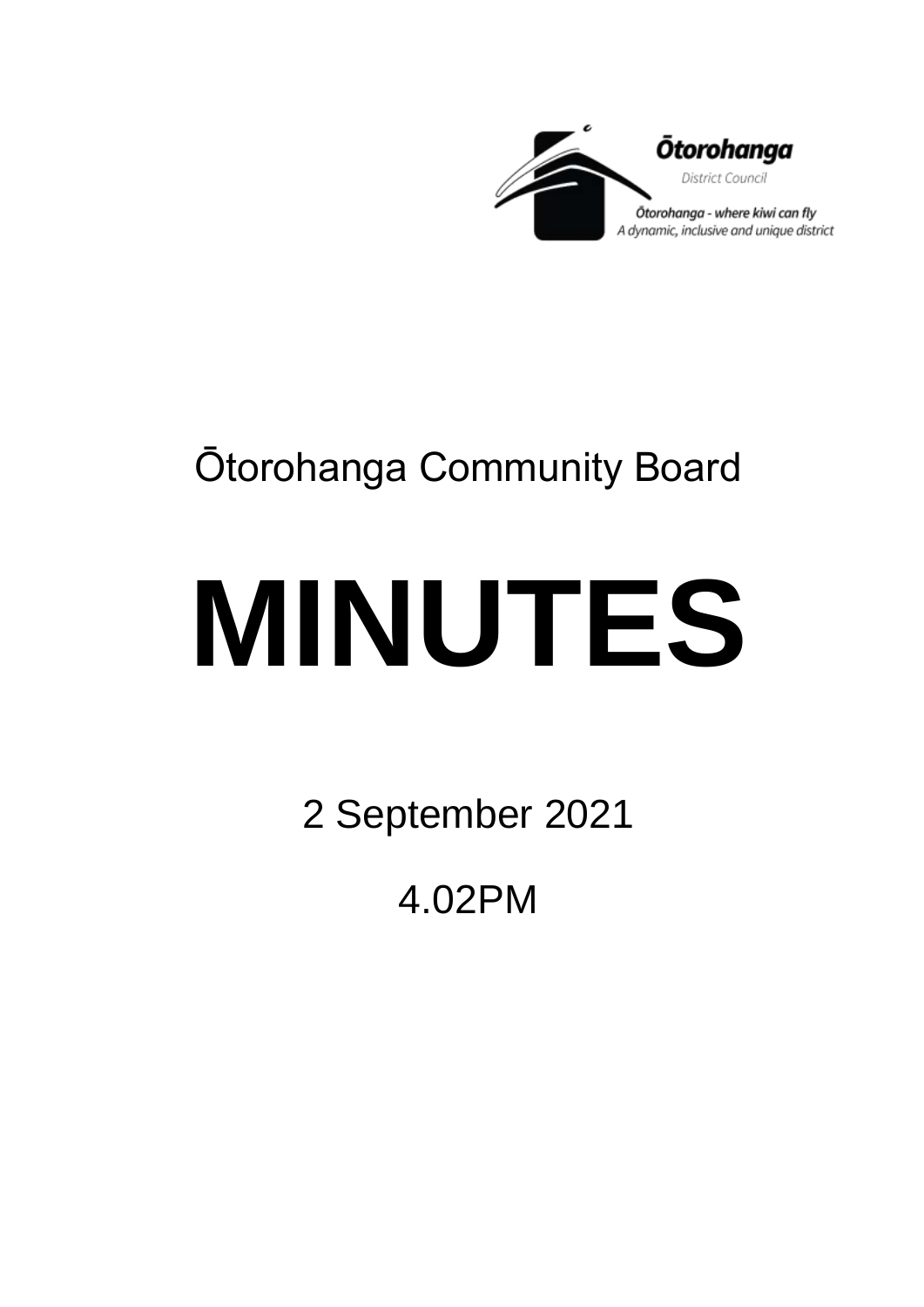#### **ŌTOROHANGA COMMUNITY BOARD**

2 September 2021

Minutes of an Ordinary meeting of the Ōtorohanga Community Board held via Zoom on Thursday 2 September 2021 commencing at 4.02pm.

#### Tanya Winter **CHIEF EXECUTIVE**

### **MINUTES**

#### **ORDER OF BUSINESS:**

| <b>ITEM</b>                                                             |                                                                                                | <b>PAGE</b>    |
|-------------------------------------------------------------------------|------------------------------------------------------------------------------------------------|----------------|
| <b>PRESENT</b>                                                          |                                                                                                | 1              |
| <b>IN ATTENDANCE</b>                                                    |                                                                                                | 1              |
| <b>DECLARATION OF INTEREST</b>                                          |                                                                                                | 1              |
| <b>PUBLIC FORUM</b>                                                     |                                                                                                |                |
| <b>CONFIRMATION OF MINUTES - 5 AUGUST 2021</b>                          |                                                                                                | 1              |
| <b>CONFIRMATION OF MINUTES - EXTRAORDINARY MEETING - 16 AUGUST 2021</b> |                                                                                                | 1              |
|                                                                         |                                                                                                | 1              |
| <b>ITEM 77</b>                                                          | <b>CHAIRPERSONS REPORT - VERBAL</b>                                                            | 1              |
| <b>ITEM 78</b>                                                          | OTOROHANGA TOWN CONCEPT PLAN - PROPOSED SCOPE, PROCESS,<br><b>ROLES &amp; RESPONSIBILITIES</b> | 1              |
| <b>BOARD MEMBER UPDATE</b>                                              |                                                                                                | $\overline{2}$ |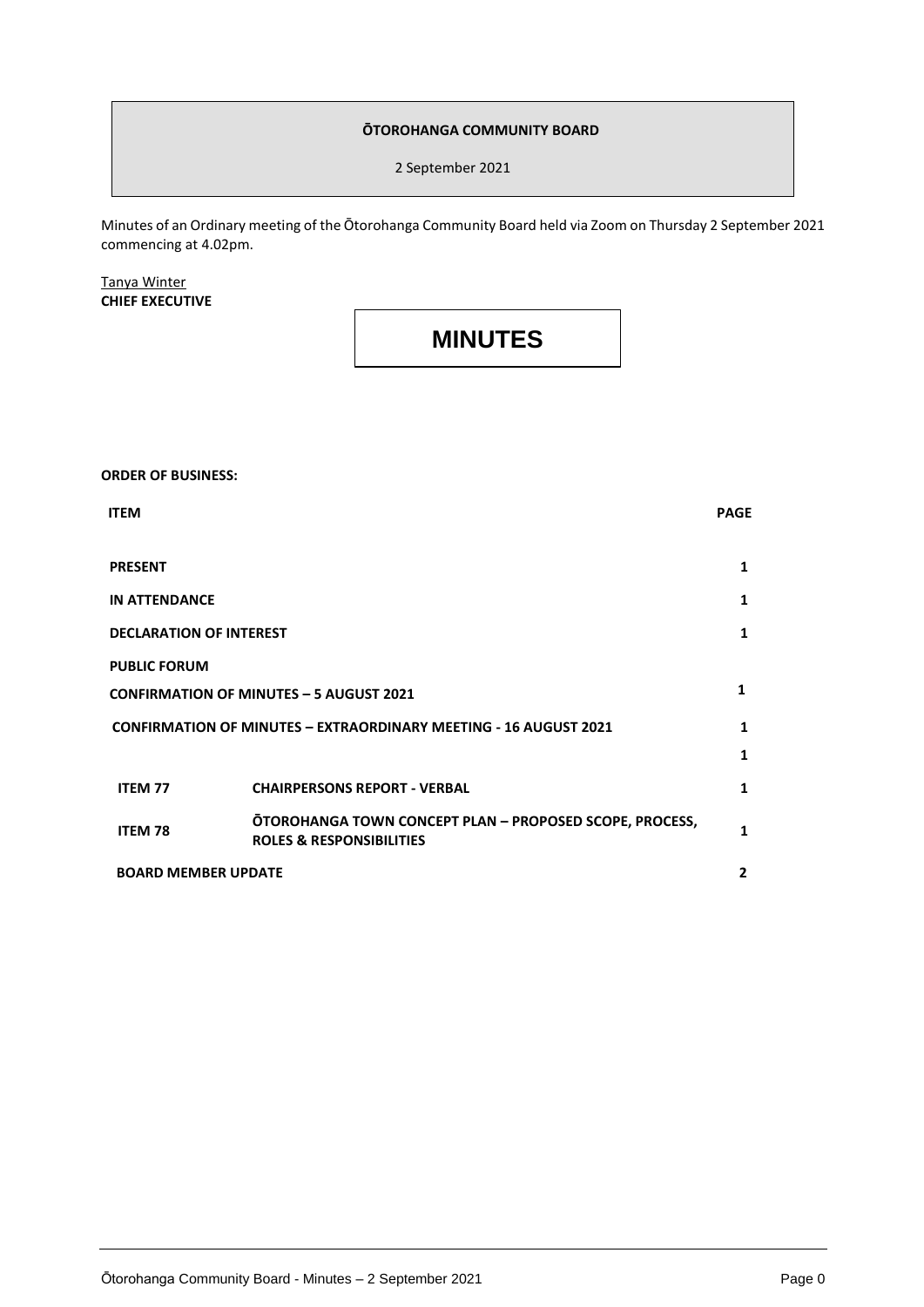#### **PRESENT**

Mr. N Gadd (Chair), Cr. K Christison, Mr. P Coventry, Cr. R Dow, Mrs. K Brown-Merrin, Mr. A Buckman.

#### **IN ATTENDANCE**

Messrs. G Bunn (Group Manager Corporate), R Brady (Group Manager Engineering), R McNeil (Strategic Advisor), M Lewis (Services Manager), J le Fleming (Community Facilities Officer), C Tutty (Governance Supervisor), and Ms. T Ambury (Community & Economic Development Manager).

The Chair declared the meeting open and welcomed members to the September meeting of the Board via Zoom.

He advised that His Worship the Mayor M Baxter and Council's Chief Executive T Winter are engaged on another zoom meeting.

#### **DECLARATION OF INTEREST**

The Chair asked members whether they had any declarations of conflicts of interest.

No declarations of conflicts of interest were received.

#### **PUBLIC FORUM**

No members of the public were present at the commencement of this meeting.

#### **CONFIRMATION OF MINUTES – 5 AUGUST 2021**

**Resolved** that the Minutes of the meeting of the Ōtorohanga Community Board held on 5 August 2021, as circulated be approved as a true and correct record of that meeting and the recommendations contained therein be adopted.

#### **COUNCILLOR CHRISTISON / MR. COVENTRY**

#### **CONFIRMATION OF MINUTES – EXTRAORDINARY MEETING - 16 AUGUST 2021 (INCLUDING PUBLIC EXCLUDED)**

**Resolved** that the Minutes of the meeting of the Ōtorohanga Community Board held including the confidential section on 16 August 2021, as circulated be approved as a true and correct record of that meeting and the recommendations contained therein be adopted.

#### **COUNCILLOR DOW / MR. BUCKMAN**

#### **ITEM 77 CHAIRPERSON'S VERBAL REPORT**

The Chair referred to the COVID 19 lockdown and reported that everyone appears to be playing by the rules with the Community standing together. He reported that the essential businesses were busy.

The Chair hoped that everyone within the community were keeping themselves safe.

#### **Resolved** that the Chairperson's verbal report be received. **COUNCILLOR DOW / MRS BROWN-MERRIN**

#### **ITEM 78 ŌTOROHANGA TOWN CONCEPT PLAN – PROPOSED SCOPE, PROCESS, ROLES & RESPONSIBILITIES**

Councils Strategic Advisor highlighted the following;

- a) Outline of project plan in draft form and terms of reference for a Steering Committee.
- b) Particular focus on
	- i) Community need for a town hall facility.
	- ii) Main street enhancement/upgrade, including building and structures.
	- iii) The future of the existing swimming pool facility.
	- iv) Walking and cycling connectivity.
	- v) Areas for future commercial, industrial and residential growth.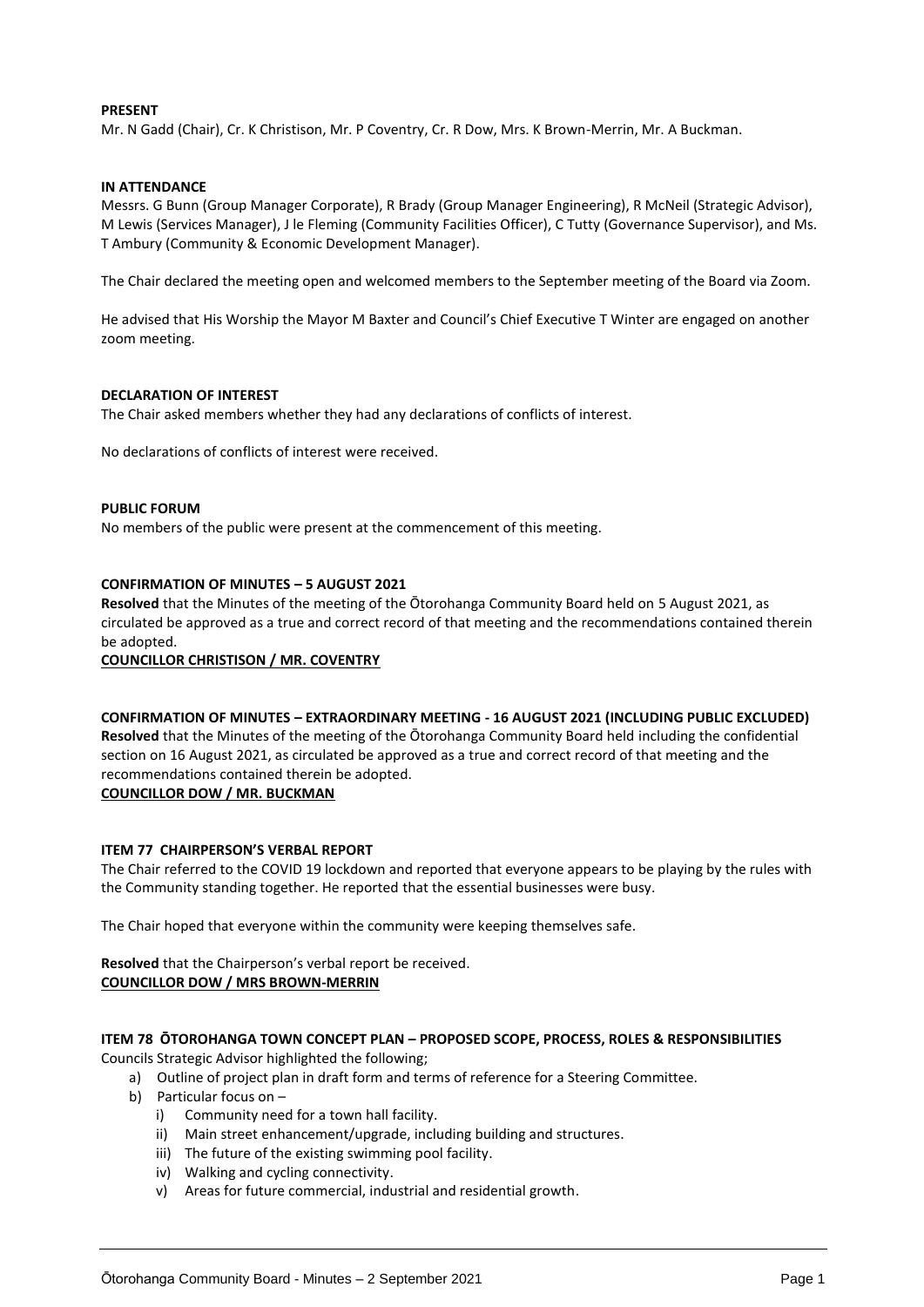- vi) Development of parks, reserves and other public recreational space.
- vii) Greater reflection of local arts, culture and heritage.
- viii) Way finding (signage).
- ix) The main town entry points on State Highways 1 and 39, and Kakamutu Road.

The Strategic Advisor highlighted several key factors which would enhance the delivery of the project plan these being;

- 1) Engage Iwi early to determine the level of involvement they would like to have in the TCP development.
- 2) Be developed in conjunction with key stakeholders and the community.
- 3) Has a defined spatial (geographic) basis.
- 4) Aims to promote more effective/efficient interaction between people, the environment (built and natural) and infrastructure services (i.e. liveability).
- 5) Addresses/responds to specific issues/problems and seeks to capitalise on opportunities.
- 6) Will provide a guide/blueprint for future development, whether public (e.g. government/local government) or private.

The Chair asked members whether they had any questions on the very in depth report.

During discussion the following items were raised;

- i) Why include the rural area acknowledgement that there is commercial/industrial areas already in existence, these happening by default however the process will work with these areas.
- ii) With the representation review Ōtorohanga Ward area be increased?
- iii) There are currently three major projects in place which are covering the whole district.
- iv) The current representation review proposal hasn't looked at any change in the existing areas.

**Resolved** that the Ōtorohanga Community Board;

Receives the Strategic Advisor's report 'Ōtorohanga town concept plan – proposed scope, process ,roles and responsibilities'

#### **MR COVENTRY/MRS BROWN-MERRIN**

**Resolved** that the Ōtorohanga Community Board recommends to Council that it:

- a) Confirms the initial project plan for the development of the Ōtorohanga Town Concept Plan as presented;
- b) Confirms the leadership role of the Ōtorohanga Community Board in the development of the draft Ōtorohanga Town Concept Plan.
- c) Confirms the establishment and terms of reference for a Community Steering Group to support the development of the Ōtorohanga Town Concept Plan
- d) Instructs the Ōtorohanga District Chief Executive to proceed with the Ōtorohanga Town Concept Plan project in general accordance with this report and the initial project plan as presented.

#### **COUNCILLOR CHRISTISON / MR COVENTRY**

#### **BOARD MEMBER UPDATE**

MR COVENTRY

- Referred to the stopbank walk-way and reported a 4wheel drive vehicle has caused slight damage to the walk-way itself and further damage to the sides of the stopbanks.
- Referred to the carpark adjacent to the Ōtorohanga College and asked why is a pile of earth and sand there?

He was advised that Council wishes to carry out some contouring in the future and this earth/sand left over from another job will be used for this purpose.

#### MRS BROWN-MERRIN

- Reported that Hamilton/Tourism group are carrying out an update on the various stance of local businesses during the current lockdown level.
- Reported that the introduction of level 4 went a lot smoother this time people appeared to be ready and running.

COUNCILLOR DOW

- Currently just trucking on there is a lot more vehicles on the roads when level 3 was introduced.
- Suggested those that are hit hard by the lockdown be looked after.